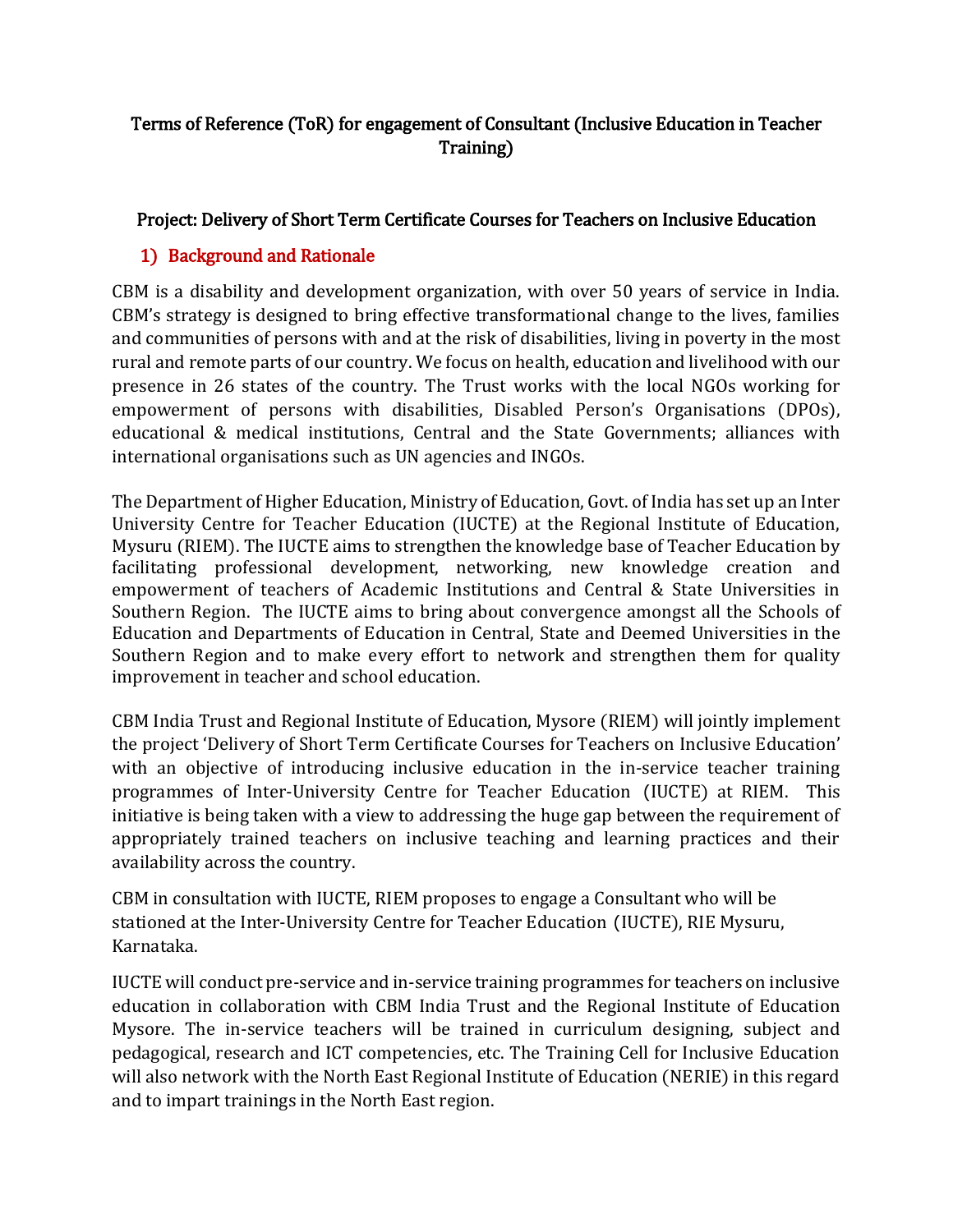## 2) Scope of work under this ToR:

The Consultant (Inclusive Education in Teacher Training) will be responsible for facilitating the operation of the Training Cell for Inclusive Education which will be the fundamental academic unit within the IUCTE, RIEM, with the responsibility and accountability towards promotion of inclusive education.

#### Role of the Consultant

- Timely implement the agreed activities as per the activity plan and monitoring the indicators set for the project.
- Coordinate with the national and state level bodies, as well as with local and other stakeholders to ensure convergence and participation in the programme to meet the objectives of the project.
- Prepare and present monthly/quarterly/half yearly, annual reports, project completion reports, etc. to CBM about the achievements and outcomes of the project and the work plan to mitigate the challenges.
- Prepare the Annual Report of the Training Cell for Inclusive Education for CBM and IUCTE, RIEM.
- Ensure that due approvals are taken from CBM and IUCTE, RIEM for implementing the action plan in a timely manner.
- Develop strategies for the project implementation by liasioning with the Chief Coordinator IUCTE and Principal RIE, Mysore; CBM officials; advisors; consultants and others as required.
- Participate and represent the Training Cell for Inclusive Education as non-decisionmaking member in the Project Steering Committee (PSC), including travel to other states as required.
- Support the tracking and reviewing of project M&E plan and in achieving the project deliverables, including travel to other states as required.
- Identify implementation arrangements and required resources to implement the project and ensure proper management of funds, including accounting, financial control and audit procedures

### Technical support:

- Coordinate and support in conducting in-service and pre-service training to teachers for skills needed to teach children with and without disabilities in an inclusive setting.
- Develop and adapt modules/ resource materials for 2 days awareness generation programme for teachers which will consist of identification of disabilities and recommendations.
- Develop and adapt modules / resource materials for 10 days training for teacher educators so as to acquire specialisation in the subject matter.
- Develop 6 months certificate programme both online and offline for people working in higher education (theory and practical) on IE and Disability Inclusion.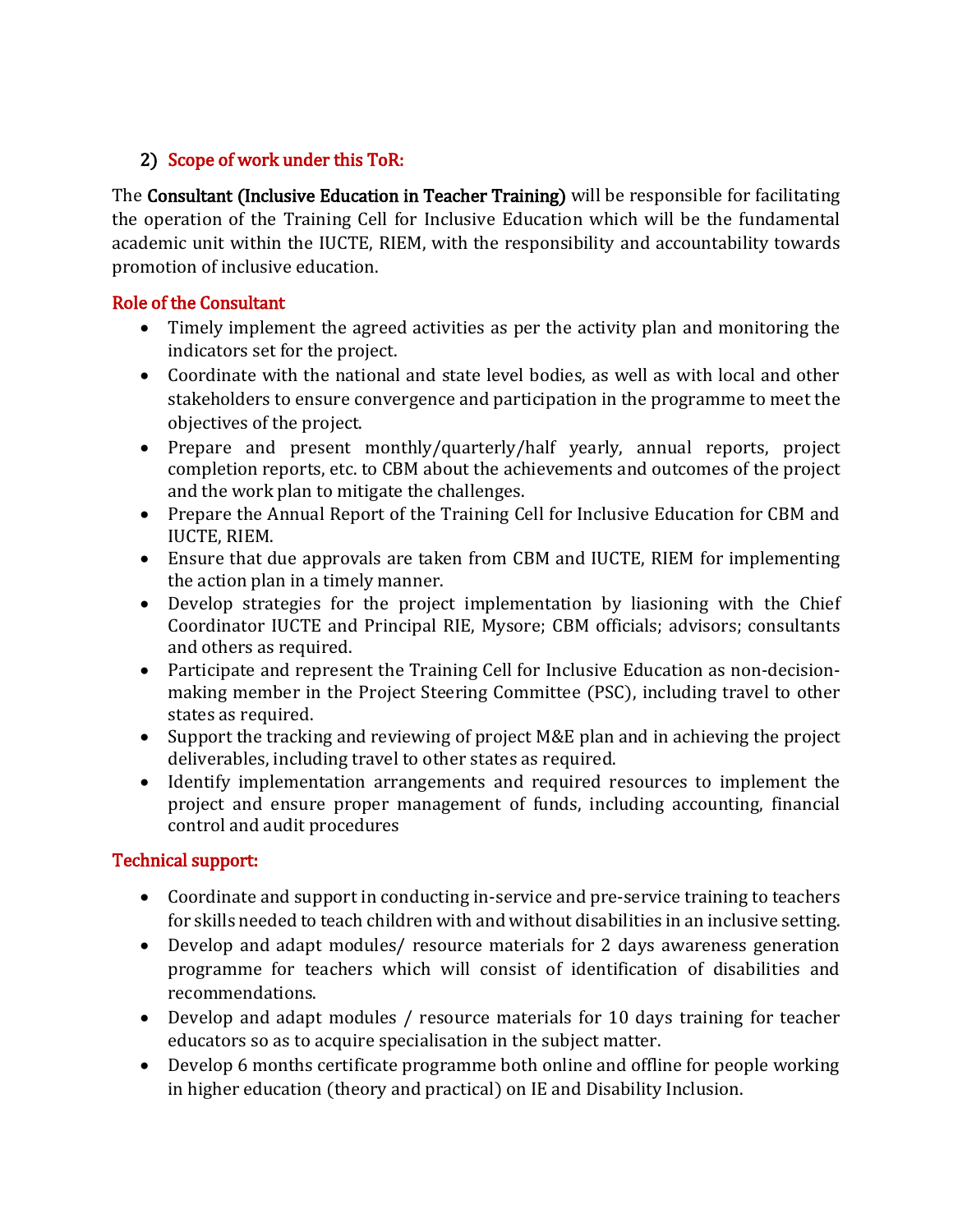- Facilitate training of trainers at the State and District Institutes of Education and Training (SCERTs and DIETs) to provide in-service training at the district & block level.
- Collaborate in conducting research studies to promote evidence base for inclusive education and learning outcomes of children with disabilities.
- Conduct training of teachers of/ for Demonstration Multi-purpose Schools (DMS) at the Regional Institutes of Education to develop a model inclusive schools for the respective region.
- Develop a pool of resources at the state level on inclusive education.

# 3) Qualifications and work experience:

## Essential:

- 1. M.A. in Education /M.Ed. with 55% marks and specialization related to inclusive education
- 2. Ph.D. degree in Education and/or specialization related to inclusive education
- 3. NET in Education (with exemption for PhD degree holders as per UGC regulation 2009/ 2016/ other amendments).
- 4. Ten years of teaching/ research experience, in a university/ college/ institution of national importance.
- 5. Actively engaged in research with evidence of at least seven publications in peer reviewed/ UGC listed Journals/ international Journals, as per UGC norms.
- 6. Experience of working with government departments.
- 7. Proven experience and ability to manage a large project.
- 8. Effective interpersonal, management and negotiation skills and proven track record of successful interaction with stakeholders, including senior government officials, regional/local authorities, experts and NGOs/communities.
- 9. Demonstrated ability in team management and collaboration.
- 10. Excellent (oral and written) communication skills in English and Hindi with expertise in writing high quality, articulated concise reports. Knowledge on any other Indian languages will be an added advantage.
- 11. Computer literacy.
- 12. Excellent analytical, writing, documentation skills.
- 13. Ability to synthesize information from multiple sources and draw conclusion based on analysis.
- 14. Ability to work remotely with minimum supervision.

# Desirable:

- 1. Knowledge on Disability, Rehabilitation Science and Inclusive Education
- 2. Contribution to educational innovation, design of new curricula and courses and technology mediated teaching-learning process.
- 3. Work experience with community based projects, working with government departments in the field of education / inclusive education